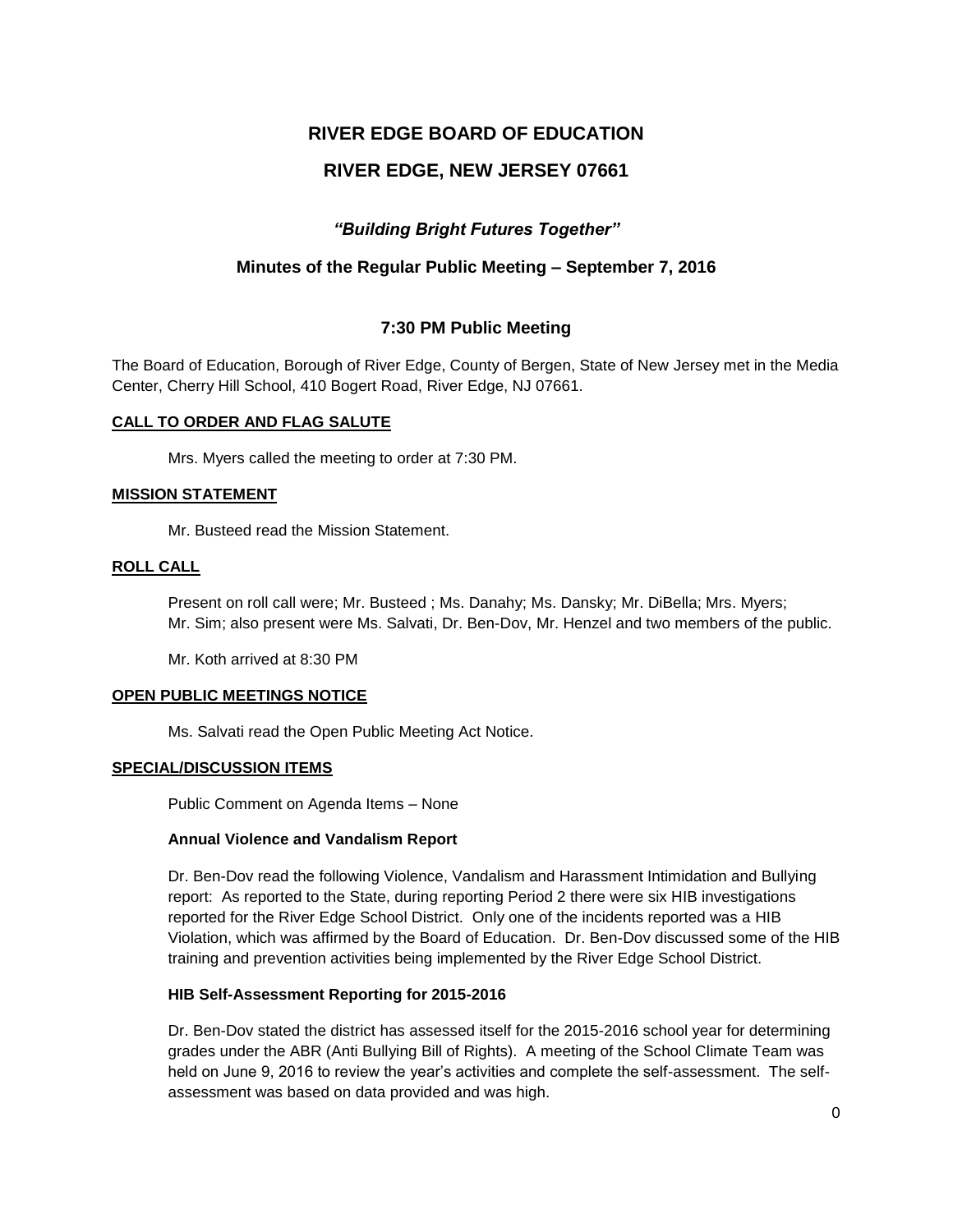### **REPORTS**

### **SUPERINTENDENT**

Dr. Ben-Dov reported on the following:

- Dr. Ben-Dov stated the first two days of school have gone well. She thanked everyone for their hard work with the start of the 2016-2017 school year including the custodians, office personnel, administrators, and teachers.
- Report Cards will be finished soon and we are looking into the roll out plan. Dr. Ben-Dov, administrators, and teachers will decide whether to do it all at once or limited roll out for primary grades for the first session. The important thing will be to prepare properly with teachers and parents so that it is done right and everyone understands and supports the process and the new digital report card.
- The completion of the STEAM Labs will be a two year project. The labs have been reconfigured over the summer so they are usable. Dr. Ben-Dov stated there will be an initial display with visual references for Back-to-School Night. We are working on three projects per grade level for the current year.
- The Community Outreach event will take place on September 15<sup>th</sup> at Veteran Memorial Park. The PTO's will be hosting this event and the Mayor and Council, Board of Education, Administrators, and Teachers will attend, along with many other town organizations. We hope that many new and veteran families will attend and network.
- Dr. Ben-Dov spoke to the board about enrollment. The total current enrollment in Roosevelt School is 495 students and the total enrollment for Cherry Hill School and New Bridge Center is 692 students. In Roosevelt, there are a total of 65 Kindergarten students with four classes. Cherry Hill has a total of 97 Kindergarten students with five classes.
- Dr. Ben-Dov shared some out of district news. The Department of Education has a new acting Commissioner Kimberly Harrington.
- PARCC results are in. Individual Student Reports will be sent home the week of September 26<sup>th</sup>. During the next few weeks Dr. Ben-Dov, the administrators, and supervisors will analyze the trend. The Board and the public will get a full report on this at the October  $5<sup>th</sup>$  board meeting.
- Dr. Ben-Dov was sworn in last night as a member of the River Edge Emergency Panel. Mr. Ron Starace is heading the panel. The Mayor swore them in for one year. A goal was set to identify people with no access to information in case of an emergency.

### **PRINCIPAL**

Mr. Henzel reported on the following:

- Mr. Henzel stated the opening of school went very smoothly. He has received several emails from parents commenting on it.
- New Teacher Orientation was last week and it went very well.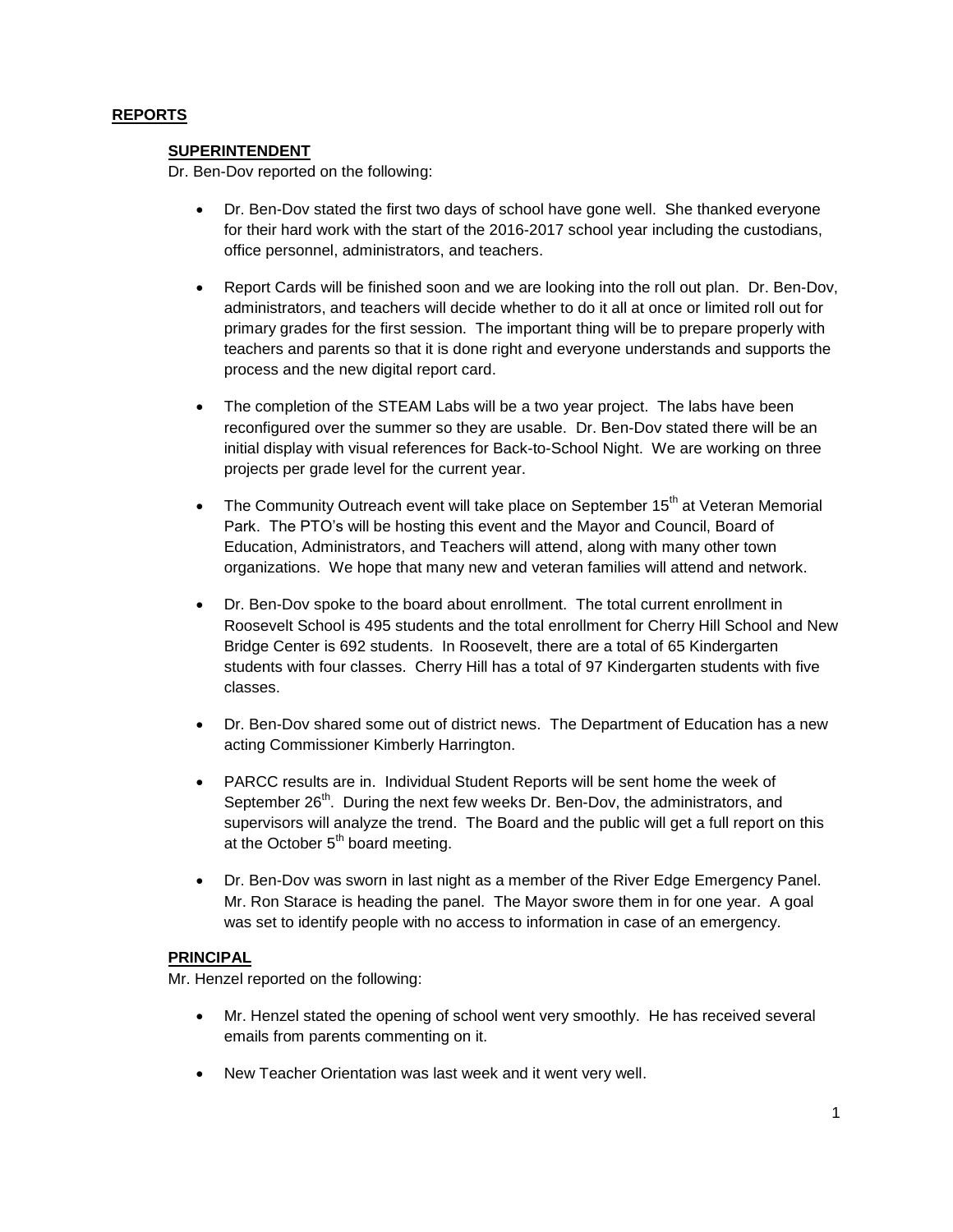- There were two successful professional development days last week for teachers.
- We had a lot of different projects occur at Roosevelt over the summer. The old gym was painted and both gym floors were refinished. The art room got new furniture and a new kiln. The soffit was painted around the outside of the building. Shades were replaced on each classroom facing the blacktop. The sidewalk at Roosevelt School has been extended to the curb. The discovery lab risers and middle island were removed for our STEAM lab. The computer lab was dismantled, and thanks to the PTO, the installation of a funnel ball game was done on the lower black top.
- **•** Back to School Night for Roosevelt School will be on Tuesday, September 27<sup>th</sup>

# **BOARD SECRETARY**

Ms. Salvati reported on the following:

- Mats were installed in the Gym at Cherry Hill School, thanks to the PTO, and the Technology Labs were converted into small group instruction rooms.
- Seven classroom sinks were removed from Cherry Hill School and will be replaced with bookshelves. Installation is scheduled for tomorrow.
- June Court Steps were removed in August.
- The water at Roosevelt School had to be shut off late this afternoon for a water line break. It was corrected and the water will be back on for tomorrow's school day.
- The final phase of the new phone system was installed at Roosevelt School last week.
- Ms. Salvati asked the Board Members to let her know if they will be attending the NJSBA Fall Conference. Payment for the hotel needs to be mailed out soon.

### **PRESIDENT**

Mrs. Myers reported on the following:

- Mrs. Myers attended the Welcome Back Meeting with the District on Friday, September 2<sup>nd</sup>
- Mrs. Myers met with Mayor Mignone and he asked Mrs. Myers to announce the following upcoming events: River Edge Day is on October  $16<sup>th</sup>$ , the Wet Down is on September  $11^{th}$ , The Korean Festival is on September  $17^{th}$ , and the Community Event is on September 15<sup>th</sup>.
- $\bullet$  Matt Lee will attend the September 21<sup>st</sup> Board Meeting to go discuss board evaluations. This meeting will begin at 7:00 PM.

### **COMMITTEES**

 Mr. Sim and Mr. DiBella spoke about the Personnel and Management Committee meeting that took place before tonight's board meeting. They discussed four policy updates.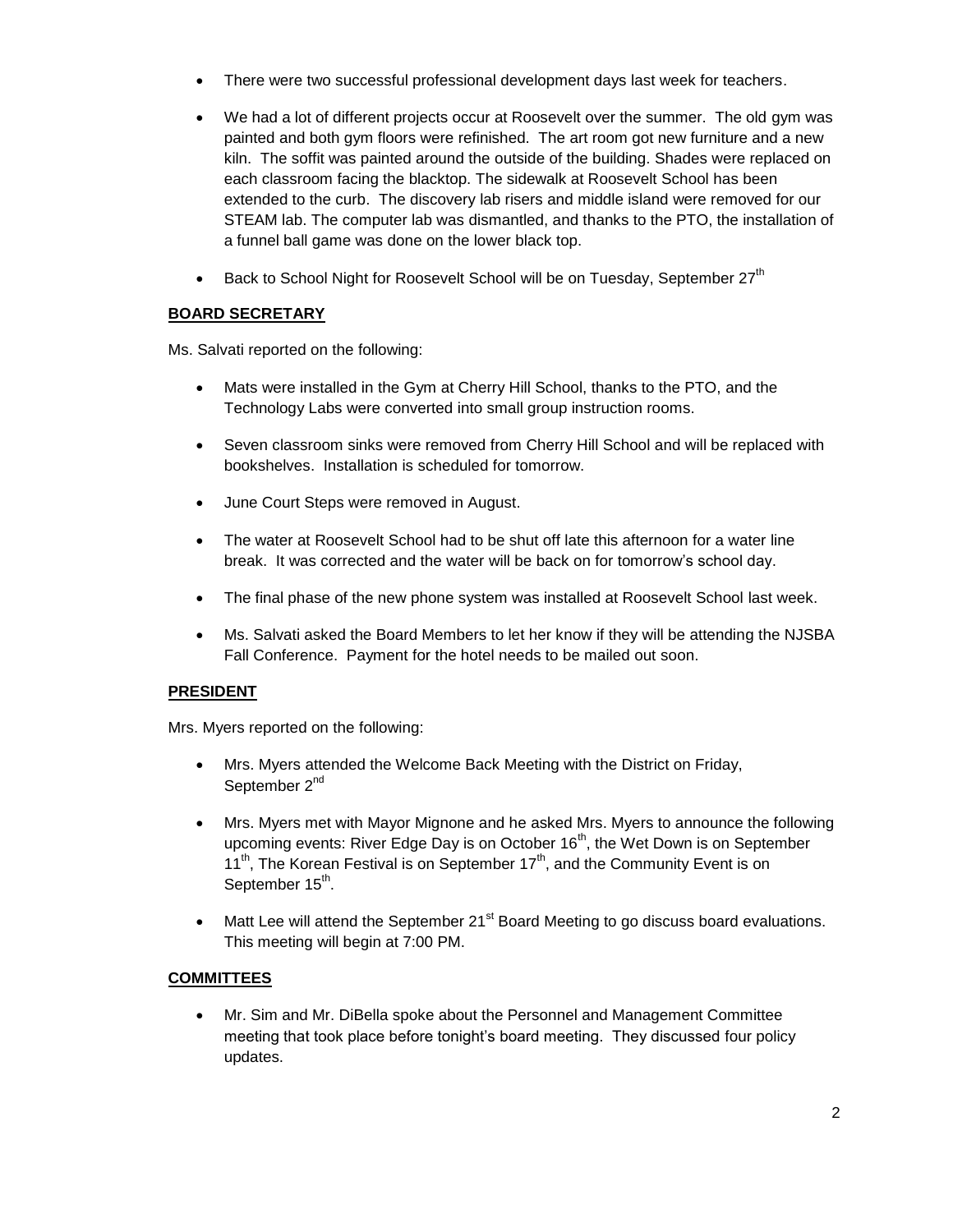### **MOTIONS TO BE ACTED UPON**

### **A. ADMINISTRATION/POLICY**

**1.** That the Board of Education approve the Minutes and Confidential Minutes of July 27, 2016.

### **Motion by: Mr. Busteed, Seconded by: Mr. DiBella**

Ayes: Mr. Busteed, Ms. Danahy, Ms. Dansky, Mr. DiBella, Mrs. Myers, Mr. Sim Nays: None

- **2.** That the Board of Education approve the staff development and travel as per the schedules for September 2016 including relevant mileage reimbursement. (Addendum)
- **3**. That the Board of Education approve the Annual Reporting Period 2 for Violence & Vandalism and HIB Incidents for the 2015-2016 school year.
- **4**. That the Board of Education approve the Mentoring Plan for the 2016-2017 school year.
- **5**. That the Board of Education approve the renewal of the Link-It Agreement for the 2016-2017 school year.
- **6**. That the Board of Education approve the Special Milk Pricing at a rate of \$.33 per day for the 2016-2017 school year.
- **7**. That the Board of Education, with the recommendation of the Superintendent approve that the Board of Education agrees to the following statement of assurances for each school in River Edge School District and approve the NJDOE School Self-Assessment for Determining Grades under the Anti-Bullying Bill of Rights Act completed by each school's safety team which is on.
- **8**. That the Board of Education approve the First Reading of the following policies:

| Policy#       | Title                                 |
|---------------|---------------------------------------|
| 2224          | Non-Discrimination/Affirmative Action |
| 4111.1/4211.1 | Non-Discrimination/Affirmative Action |
| 5145.4        | <b>Equal Educational Opportunity</b>  |
| 6121          | Non-Discrimination/Affirmative Action |

**9**. That the Board of Education approve the revised 2016 Uniform State Memorandum of Agreement between the River Edge Elementary Schools and the River Edge Law Enforcement Officials for the 2016-2017 school year.

### **Motion by: Mr. DiBella, Seconded by: Ms. Dansky**

Ayes: Mr. Busteed, Ms. Danahy, Ms. Dansky, Mr. DiBella, Mrs. Myers, Mr. Sim Nays: None

### **B. BUILDING & GROUNDS** - None

### **C. CURRICULUM/EDUCATION**

**1**. That the Board of Education approve the contract between the River Edge Board of Education and St. Peter's Academy to provide Non-public Nursing Services for the 2016-2017 school year.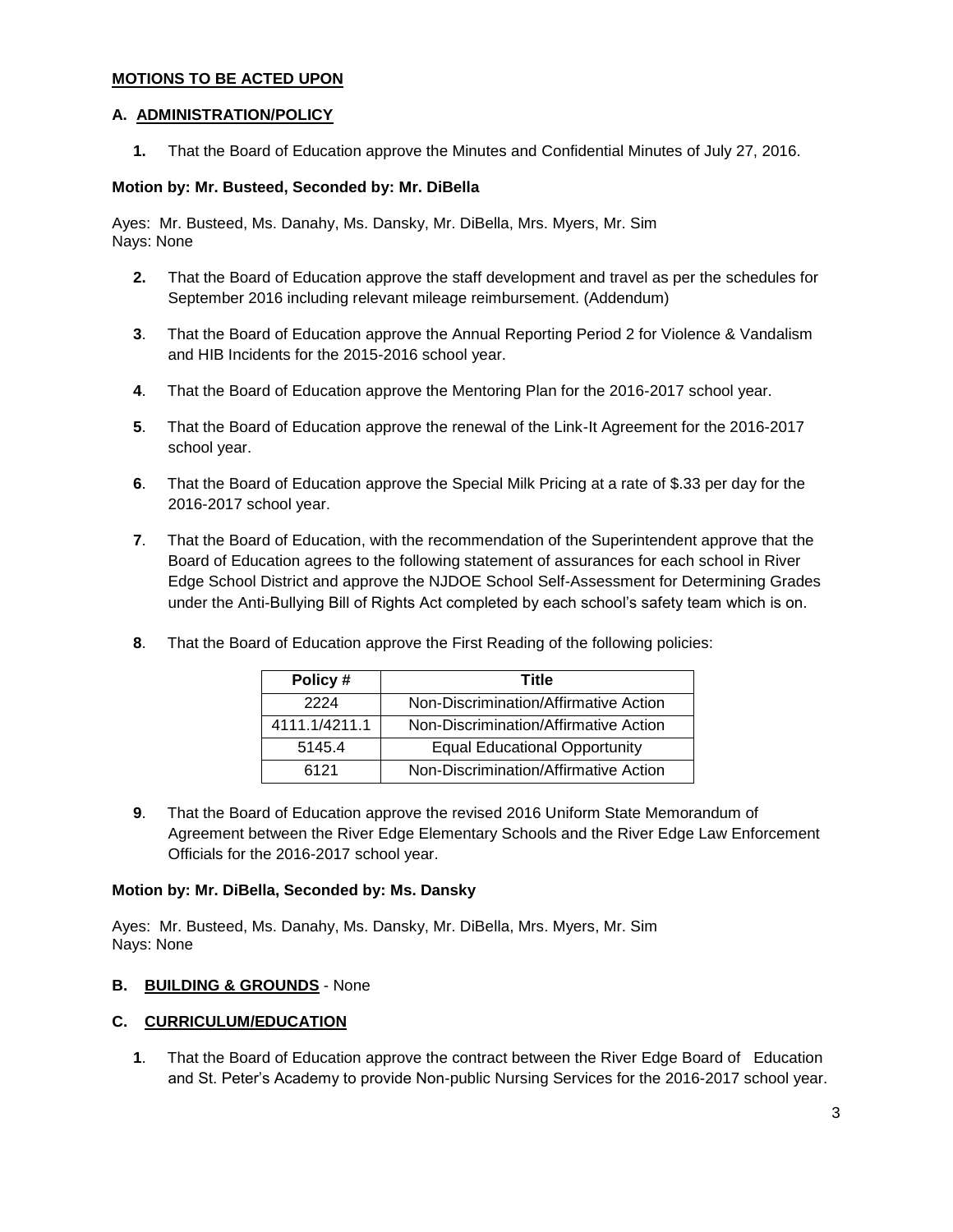- **2**. That the Board of Education approve the contract between the River Edge Board of Education and Sinai School at RYNJ to provide Non-public Nursing Services for the 2016-2017 school year.
- **3**. That the Board of Education approve the contract between the River Edge Board of Education and Yeshiva of North Jersey to provide Non-public Nursing Services for the 2016-2017 school year.

### **Motion by: Ms. Dansky, Seconded by: Mr. Sim**

Ayes: Mr. Busteed, Ms. Danahy, Ms. Dansky, Mr. DiBella, Mrs. Myers, Mr. Sim Nays: None

### **D. FINANCE/GRANTS/GIFTS**

### **E. PERSONNEL**

- **1**. That the Board of Education, with the recommendation of the Superintendent approve Kathy Lee, Part-time Leave Replacement for ESL from September 1, 2016 through January 20, 2017, MA, Step 5.
- **2**. That the Board of Education, with the recommendation of the Superintendent approve Kathy Lee, Part-time BSI Teacher for the 2016-2017 school year. Salary will be fully funded by Title I, MA, Step 5.
- **3**. That the Board of Education, with the recommendation of the Superintendent approve Betsy Tyras, Health Aide, at a maximum of 25 hours per week, for the 2016-2017 school year.
- **4**. That the Board of Education, with the recommendation of the Superintendent approve the following part-time aides for the 2016-2017 school year:
	- Jerry Chacko Lizette Falzone Jillian Greenan John Previti Jennifer Seitz
- **5**. That the Board of Education, with the recommendation of the Superintendent, approve Ashley Cannata, Home Instructor, for the 2016-2017 school year.
- **6**. That the Board of Education, with the recommendation of the Superintendent approve a Maternity/Disability leave of absence for Wendy Cassidy to commence on, or about December 19, 2016 through January 31, 2017, to be followed by a State Family leave of absence effective February 1, 2017 through April 28, 2017.
- **7**. That the Board of Education, with the recommendation of the Superintendent approve Gianna Kozlowicz, Leave Replacement Teacher, BA+15, Step 1, to continue from December 23, 2016 through April 28, 2017.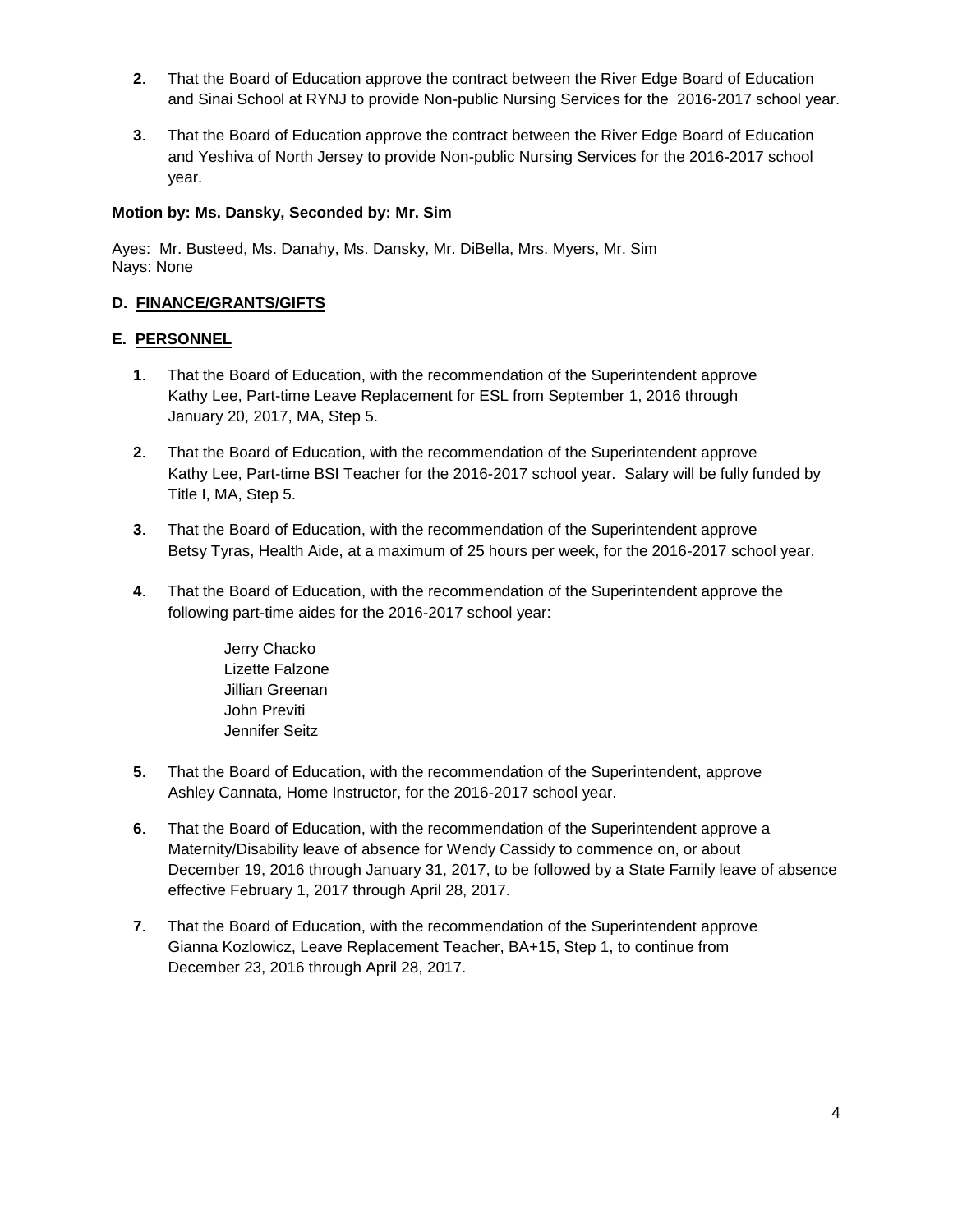**8**. That the Board of Education, with the recommendation of the Superintendent approve the following for Student Field Experience to consist of 25 hours of literacy exposure over a period of 13 weeks to commence on or about September 12, 2016 through December 16, 2016.

> Joseph DePierro Samantha Maenza Julie Roccanova

- **9**. That the Board of Education, with the recommendation of the Superintendent approve a Disability leave of absence for Alexandra Blackwell to commence on September 6, 2016 through October 31, 2016 as per physician's note on file in the Board Office.
- **10**. That the Board of Education, with the recommendation of the Superintendent approve River Dell High School student, Alexandria Petrillo, to intern one day per week as part of a School Sponsored Structured Learning Experience to commence on or about September 13, 2016 through January 31, 2017.
- **11**. That the Board of Education, with the recommendation of the Superintendent approve Erin Maurer as a Student Teacher, from September 6, 2016 to December 2, 2016.
- **12**. That the Board of Education, with the recommendation of the Superintendent approve Erin Maurer as a Substitute Teacher for the 2016-2017 School Year.

### **Motion by: Mr. Sim, Seconded by: Ms. Danahy**

Ayes: Mr. Busteed, Ms. Danahy, Ms. Dansky, Mr. DiBella, Mrs. Myers, Mr. Sim Nays: None

### **F. RIVER EDGE SPECIAL EDUCATION**

### **G. REGION V ADMINISTRATION & TRANSPORTATION**

- **1**. That the Board of Education approve 8 Transportation as a new Transportation Contractor.
- **2**. That the Board of Education approve the following Bid results from the August 11, 2016 Bid.

| Route # | <b>Transporter</b>           | <b>Per Diem</b> |
|---------|------------------------------|-----------------|
| 2160    | Pro Trans                    | \$265.00        |
| 2161    | Pro Trans                    | \$225.00        |
| 2162    | Soliman Transportation       | \$160.00        |
| 2163    | Pro Trans                    | \$235.00        |
| 2164    | Pro Trans                    | \$125.00        |
| 2361    | Destiny 23                   | \$179.00        |
| 2363    | 8 Transportation             | \$178.00        |
| 2364    | Morgan Ed Services           | \$189.00        |
| 2365    | Pro Trans                    | \$200.00        |
| 2366    | <b>Swift Medical Service</b> | \$140.00        |
| 2367    | <b>Swift Medical Service</b> | \$153.00        |
| 2369    | <b>FS Transportation</b>     | \$179.00        |